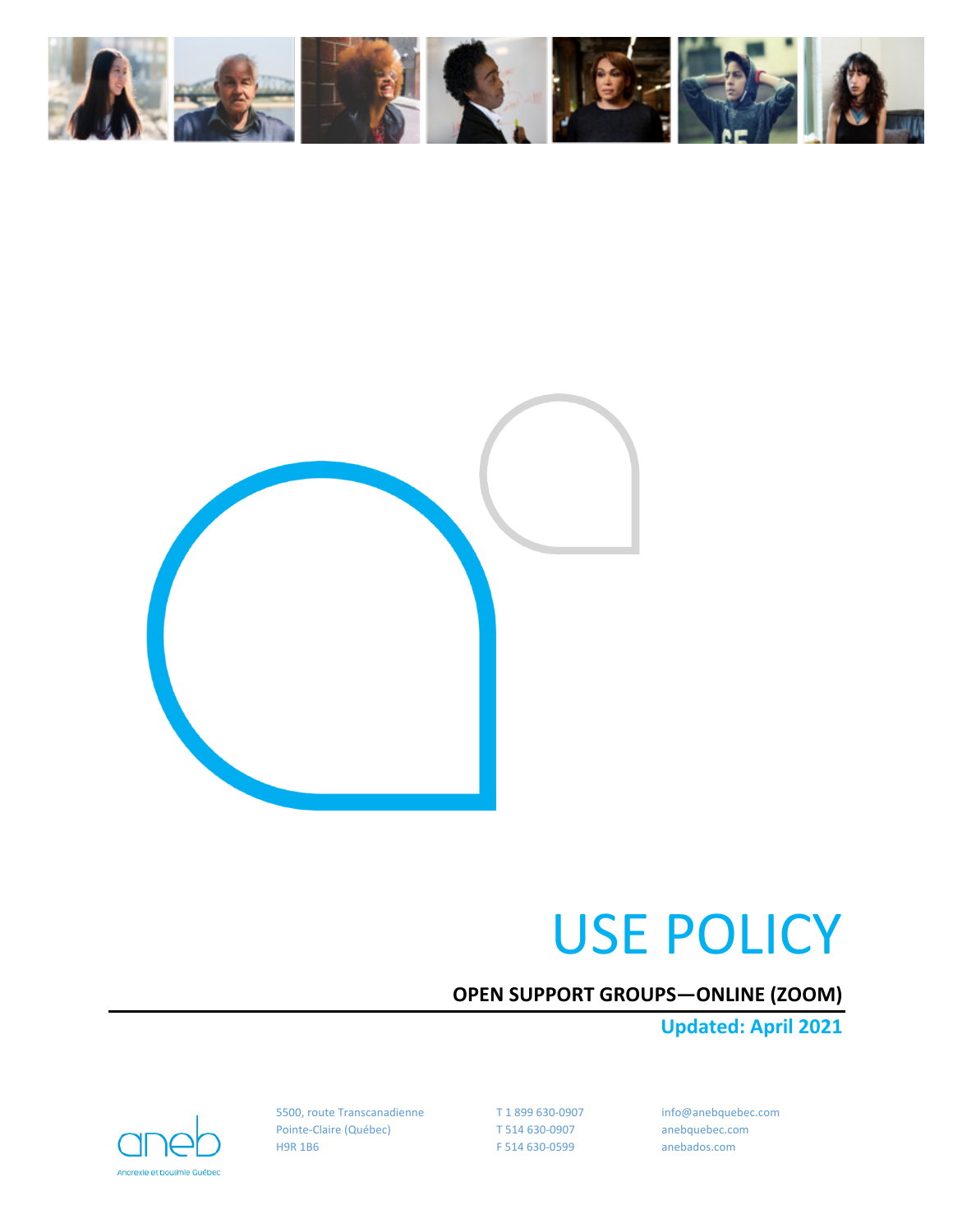

## **OPEN SUPPORT GROUPS**

Our open support groups are offered regularly throughout the year. Many groups are offered for those suffering from eating disorders or living with an obsession with their body image. There are also groups offered for their loved ones. The groups are free and require no registration or long-term commitment. These confidential support groups are offered in different places across Quebec.

We remind you that ANB offers two different types of open support groups: one for people with an eating disorder (OSGED) and one for loved ones (OSGLO). In order to promote a favourable environment for sharing and group cohesion, we ask you to respect and understand that we will not be able to admit relatives and loved ones to OSGED meetings or people with suffering from an eating disorder to OSGLO.

## **CONTEXT OF USING THE OPEN ONLINE SUPPORT GROUP (ZOOM)**

- Be over 17 years old.
- Accessible and free by internet.
- Offer verbal consent to the rules of conduct (see APPENDIX 1).
- Be able to communicate verbally in French (during French groups) or in English (during English groups) with other participants and counsellors.
- We demand that there is only one person per camera.
- Have a computer, camera, headphones with a microphone and be in an environment conducive to confidentiality, i.e., be alone in the room.
- Having concerns about eating, suffering from an eating disorder \* or body image \*\* (OSGED) or being close to a person suffering, in the groups indicated for this purpose (OSGLO).
- During sessions planned for this purpose, be a relative of a person suffering from an eating disorder

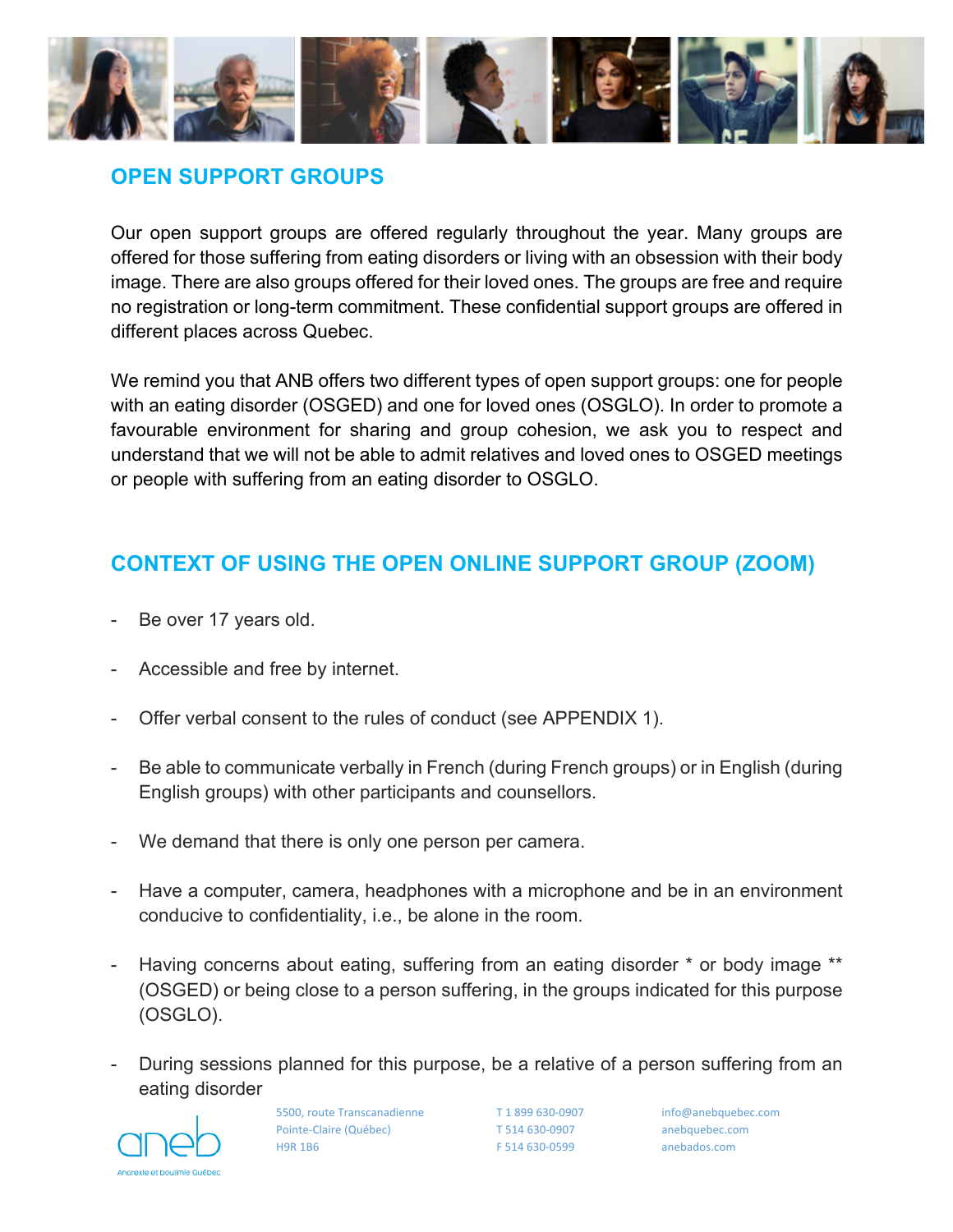

\* Eating disorders are mental health disorders characterized by problematic eating behaviours and significant concerns about weight and body image.

More info here: https://anebquebec.com/en/troubles-alimentaires

\*\* Body image is a person's perception of their body. It is more precisely:

- o Self-perception, feelings about one's body and appearance;
- o Behaviours associated with his body;
- o His personal impressions against the perception of others.

## **SERVICE HOURS**

- Zoom open support group's meetings are Mondays, Tuesdays, Wednesdays and Thursdays between 7 p.m. and 9 p.m. (see full schedule: https://anebquebec.com/en/services/groupe-de-soutien-ouverts).

# **METHOD OF USE OF THE SERVICE**

- You must register via the online registration system (see example on next page). \*\* Be careful to select the correct group when registering depending on whether you are a person with an eating disorder or a loved one.
- A link for the zoom connection and a password will be automatically sent after registration via Go Rendez-Vous.
- A maximum of participants can register for the group, so it is possible that a group displays "FULL" or disappears from the schedule.
- In order to preserve group cohesion, the ANEB team reserves the right to refuse access to the group in the event that the person logs in after 7:10 p.m.

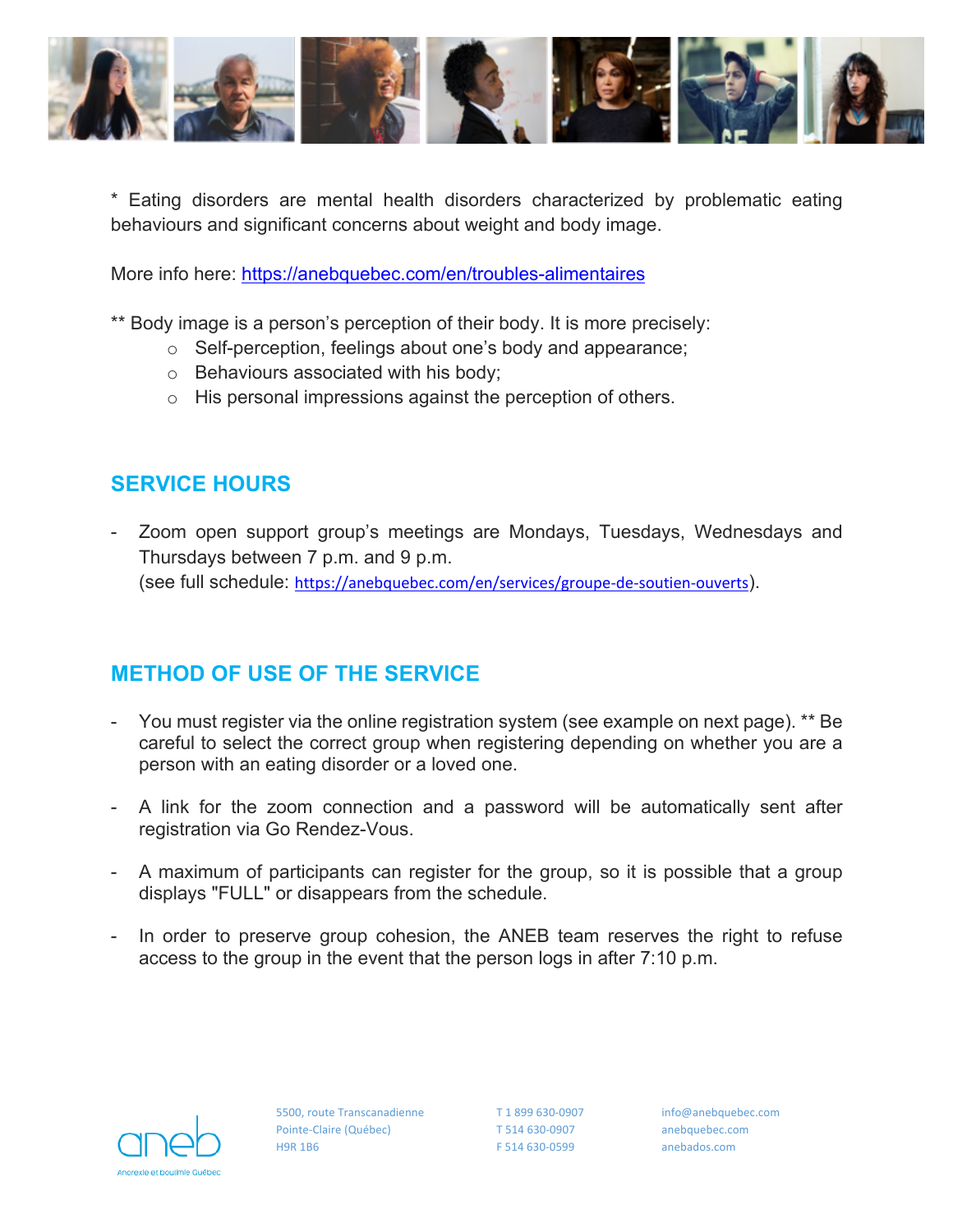

## **REGISTRATION EXAMPLE**

When you are on the open support groups page, click on the "Subscribe to open groups" button



#### Select the group you want to participate in during the week:

|                                                                                       | X<br>Connexion                    |  |  |  |  |  |  |
|---------------------------------------------------------------------------------------|-----------------------------------|--|--|--|--|--|--|
| > FILTRES                                                                             |                                   |  |  |  |  |  |  |
| <b>Q</b> Prochains cours<br>Choisir une date                                          | 2 Mai - 8 Mai                     |  |  |  |  |  |  |
| <b>LUNDI 3 MAI 2021</b>                                                               |                                   |  |  |  |  |  |  |
| 19:00 - 21:00<br>Groupe ouvert troubles alimentaires - FRANÇAIS<br><b>ANEB Québec</b> | Groupe de soutien<br>Inscription  |  |  |  |  |  |  |
| <b>MARDI 4 MAI 2021</b>                                                               |                                   |  |  |  |  |  |  |
| 19:00 - 21:00<br>Open group - Eating disorder - ENGLISH<br><b>ANEB Québec</b>         | Open support group<br>Inscription |  |  |  |  |  |  |
| <b>MERCREDI 5 MAI 2021</b>                                                            |                                   |  |  |  |  |  |  |
| 19:00 - 21:00<br>Groupe ouvert troubles alimentaires - FRANÇAIS<br><b>ANEB Québec</b> | Groupe de soutien<br>Inscription  |  |  |  |  |  |  |
| JEUDI 6 MAI 2021<br>Propulsé par GOrendezvous                                         |                                   |  |  |  |  |  |  |
|                                                                                       |                                   |  |  |  |  |  |  |

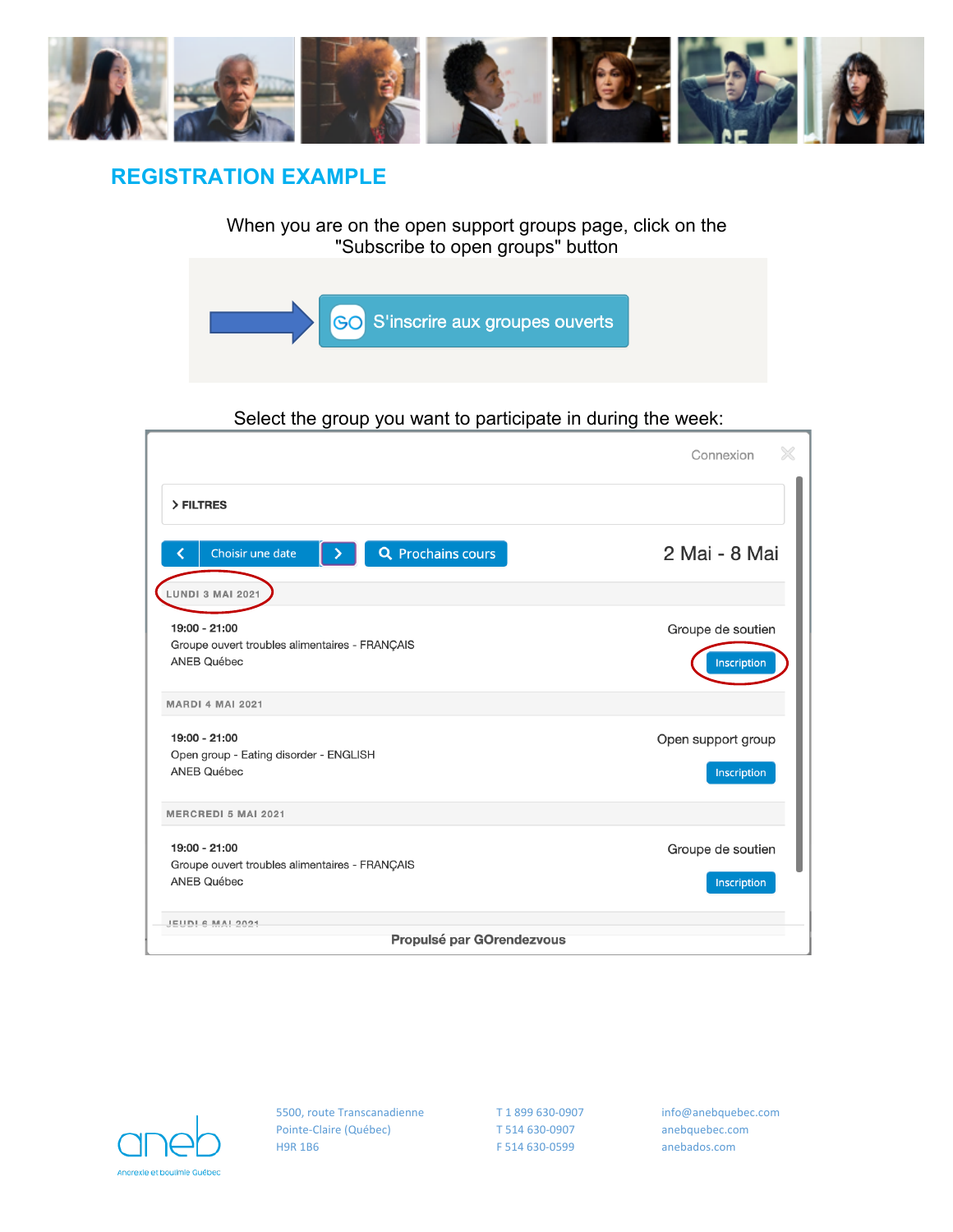

Fill in the fields requested in the registration form and click on "Continue", then click on "Confirm"

| Votre prénom<br>Exemple<br>Courriel                    | Votre nom de famille                                                                                                                                                                                                                                |
|--------------------------------------------------------|-----------------------------------------------------------------------------------------------------------------------------------------------------------------------------------------------------------------------------------------------------|
|                                                        |                                                                                                                                                                                                                                                     |
|                                                        | ANEB                                                                                                                                                                                                                                                |
|                                                        |                                                                                                                                                                                                                                                     |
| exemple.aneb@gmail.com                                 |                                                                                                                                                                                                                                                     |
| Téléphone mobile (portable)                            | Téléphone à la maison                                                                                                                                                                                                                               |
| $\bullet$ $\bullet$ (514) 630-0907                     | $\begin{array}{ c c c c }\hline \multicolumn{1}{ c }{\bullet} & \multicolumn{1}{ c }{\bullet} & \multicolumn{1}{ c }{\end{array} \begin{array}{c} \multicolumn{1}{ c }{\bullet} & \multicolumn{1}{ c }{\bullet} & \multicolumn{1}{ c }{\end{array}$ |
| $\langle$                                              | Vous avez presque terminé! Veuillez valider et confirmer                                                                                                                                                                                            |
| Classe: Groupe ouvert troubles alimentaires - FRANÇAIS |                                                                                                                                                                                                                                                     |
| Avec: ANEB Québec                                      |                                                                                                                                                                                                                                                     |
| Quand: 19:00, Lundi 3 Mai 2021<br>Pour: Exemple ANEB   |                                                                                                                                                                                                                                                     |
|                                                        |                                                                                                                                                                                                                                                     |

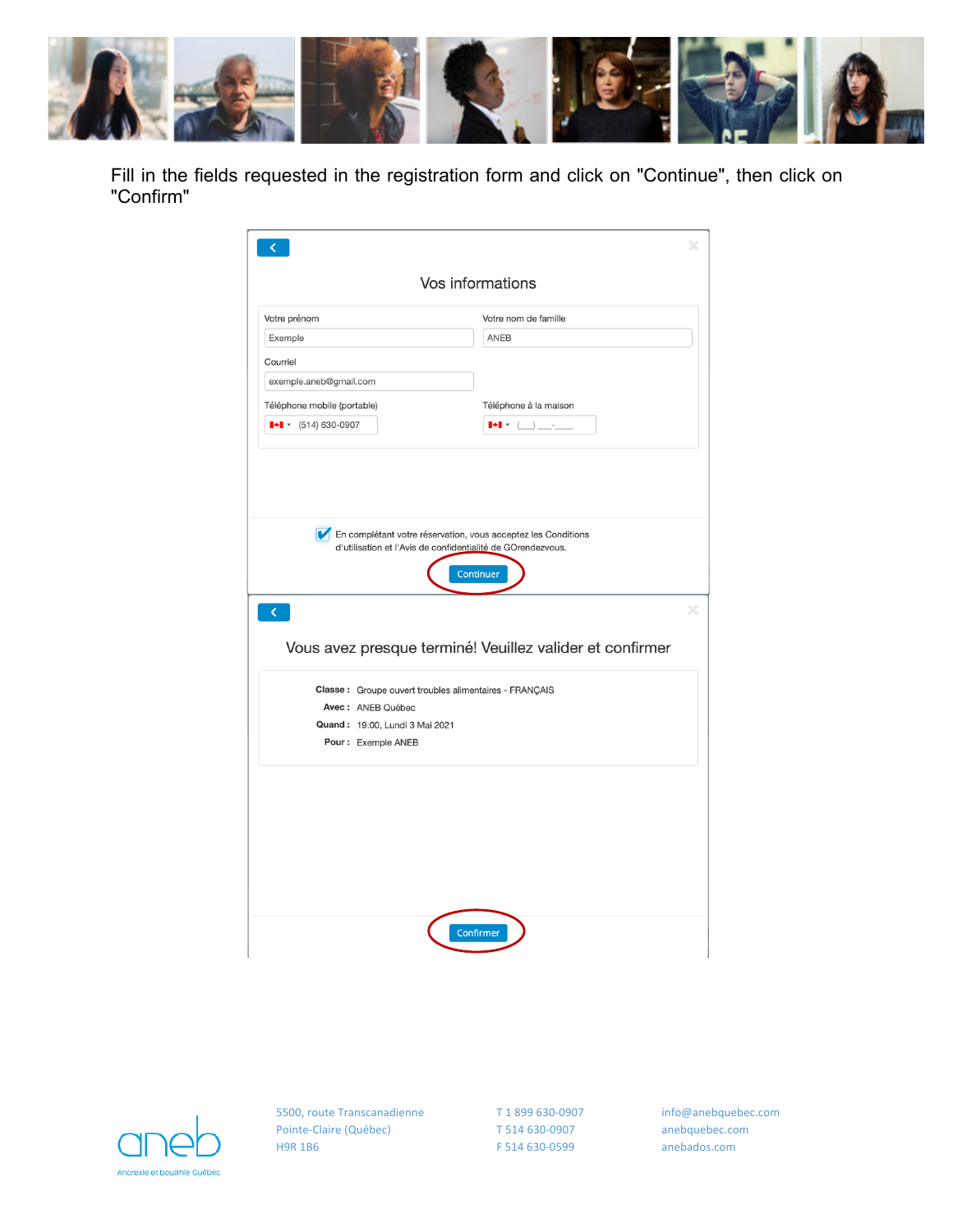

You will then receive an email containing the zoom link and information relating to the selected group.

|           | Vous êtes inscrit(e) à la classe Groupe ouvert troubles alimentaires - FRANÇAIS<br>Boîte de réception x                                                                             |                         |  | ē |
|-----------|-------------------------------------------------------------------------------------------------------------------------------------------------------------------------------------|-------------------------|--|---|
| <b>GC</b> | GOrendezvous <operations@gorendezvous.com><br/>À moi –</operations@gorendezvous.com>                                                                                                | 10:00 (il y a 1 minute) |  |   |
|           | Anorexie et boulimie Québec                                                                                                                                                         |                         |  |   |
|           | <b>Confirmation</b>                                                                                                                                                                 |                         |  |   |
|           | Bonjour Exemple,                                                                                                                                                                    |                         |  |   |
|           | Vous êtes inscrit(e) à la classe Groupe ouvert troubles alimentaires - FRANÇAIS le lundi 3 mai 2021 à 19:00.                                                                        |                         |  |   |
|           | À l'heure de la classe, cliquez sur le bouton suivant pour joindre la vidéoconférence.                                                                                              |                         |  |   |
|           | Joindre la vidéoconférence                                                                                                                                                          |                         |  |   |
|           | Pour consulter la politique d'utilisation des services de groupe, cliquez ici.                                                                                                      |                         |  |   |
|           | Pour connaître comment démarrer une discussion zoom, cliquez ici.                                                                                                                   |                         |  |   |
|           | Bon groupe ! :)                                                                                                                                                                     |                         |  |   |
|           | Annuler ma présence                                                                                                                                                                 |                         |  |   |
|           | <b>ANEB Québec</b><br>5500 Transcanadienne, Pointe-Claire, H9R 1B6<br>Tél: 514.630.0907   1.800.630.0907 (sans frais)<br>Télécopieur: 514.630.0599<br>anebquebec.com   anebados.com |                         |  |   |

## **\* For any additional information, contact ANEB at: groupe.ouvert.aneb@gmail.com**

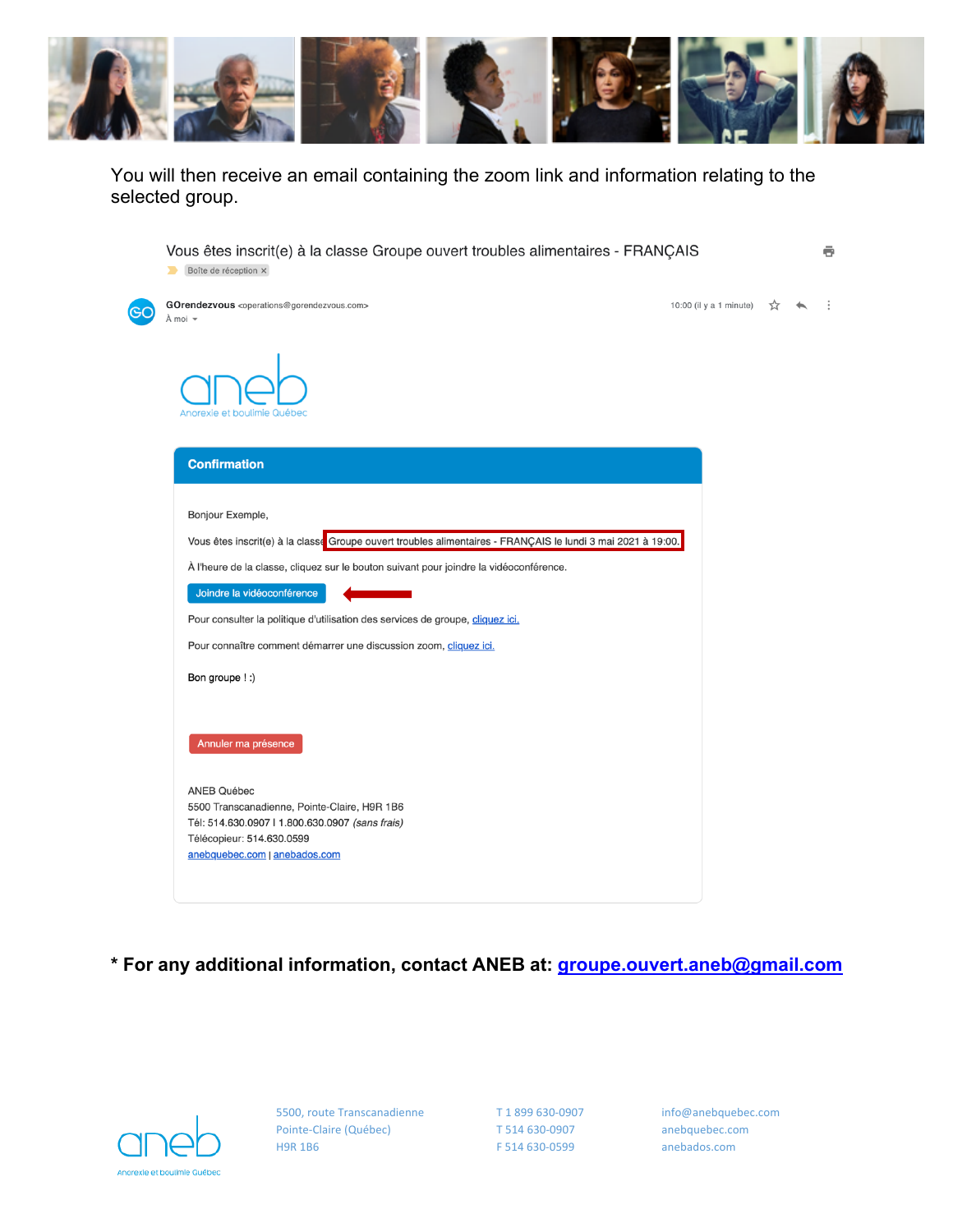

## **CONFIDENTIALITY**

- The counsellors will do everything in their power to guarantee the confidentiality of the teleconsultation (e.g.: erase the browser history).
- Participants are strongly recommended to take the necessary measures to ensure confidentiality, with regard to the software used and your management of computer data (e.g.: erase your data from your browser history as well as email linked to groups by teleconsultation).
- By participating in the open support groups by teleconsultation, you agree to the fact that the type of software cannot guarantee absolute confidentiality and breaches of confidentiality may be beyond the control of the ANEB and the counsellors.
- It is important to choose a place where you will not be disturbed by other people, noise or any other distracting element for the duration of the meeting. It is important to use a computer or electronic device that ensures your confidentiality as much as possible (personal and non-public device).

## **POLICIES ABOUT EMERGENCY SERVICES**

- By agreeing to participate in the support group, you understand that the use of this service cannot replace professional help in case of significant distress or suicidal thoughts.
- Please note that in the event of repetitive suicidal comments of which the urgency seems important, the ANEB team will take all necessary measures to contact the emergency services. This may include tracking IP addresses. In case of distress, you will be strongly recommended to contact Suicide-Action Montreal at 514-723-4000/1- 866-277-3553 or Tel-Aide at 514-935-4555.
- Groups are a place of support and sharing and we invite you to express what you are going through, but we believe that issuing a suicide note could generate concern in some users and these people could feel a responsibility to come to the aid of the suicidal person.

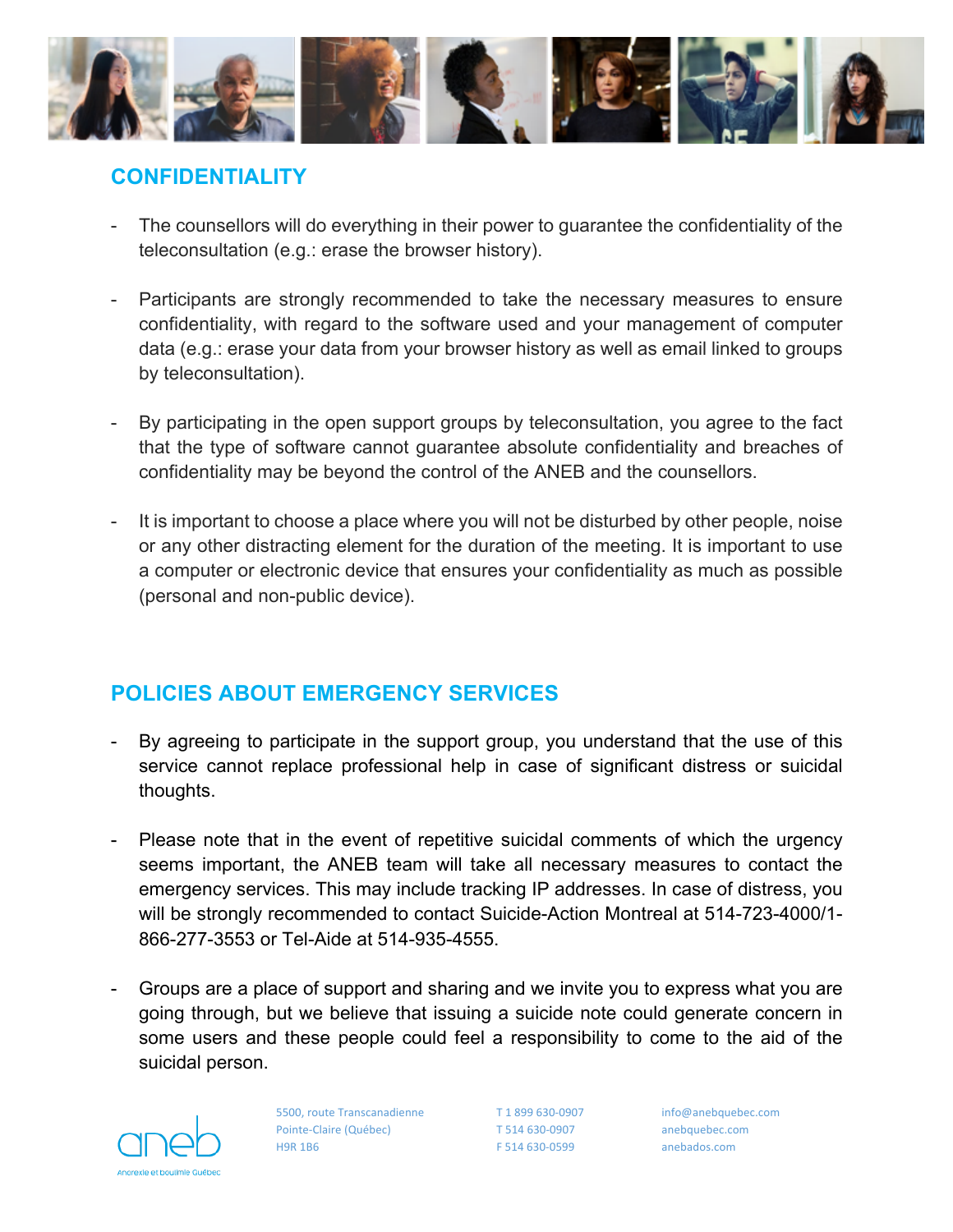

## **ADDITIONAL INFORMATION ON THE SERVICE**

- The open support groups on the zoom platform offer a psychological help service. However, they are not psychotherapy services, do not replace psychological, nutritional or medical treatments, and are not assessment services to make a diagnosis of the mental health of participants.
- In a case of danger to physical health, the counsellors can strongly recommend a physical health assessment.